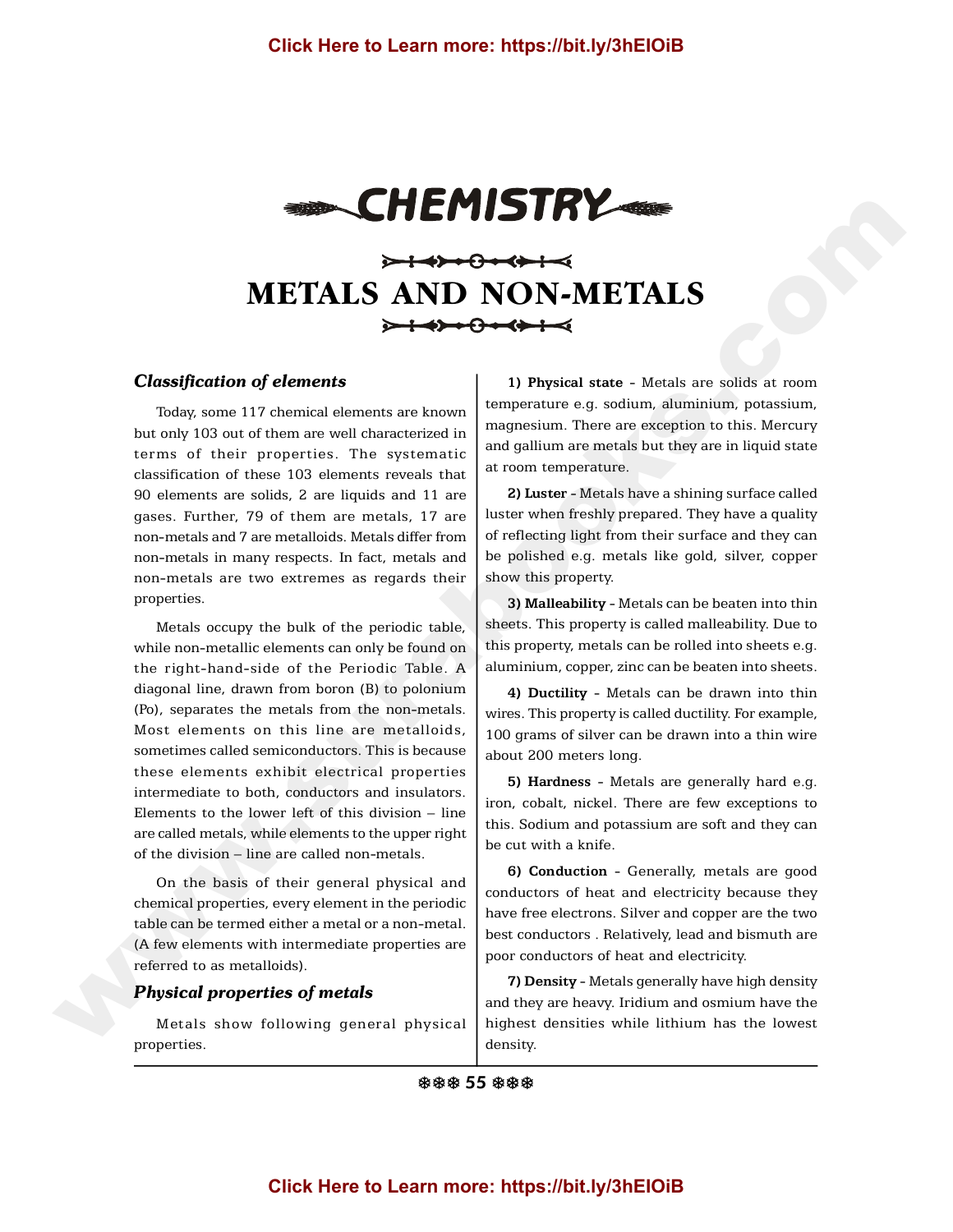# **Click Here to Learn more: https://bit.ly/3hEIOiB**

#### **SURA'S ♦ Chemistry**

**8) Melting and boiling point** – Metals usually have high melting point and boiling point. For example, iron, cobalt and nickel have high melting and boiling point. Tungsten has the highest melting point. There are some exceptions to this. For example, most of the alkali metals have low melting and boiling point.

**9) Tensile strength** – Most of the metals possess high tensile strength i.e. tenacity. For example, iron, titanium, some alloys have high tensile strength. However, elements like sodium, potassium and mercury do not possess tenacity.

#### *Chemical properties of metals*

Metals show following general chemical properties.

**1) Electron configuration** - Metals usually have 1 to 3 electrons in the outermost shell of their atom. For example, sodium, magnesium and aluminium have 1, 2 and 3 electrons respectively in the outermost shell of their atom.

**2) Valency** - Metal atoms can lose 1 to 3 electrons in their outermost shell and show valencies 1 to 3.

**3) Electrochemical nature** - Metal atoms have tendency to lose electrons and form cations. This tendency is called the electropositive nature. Metals generally have moderate to high electropositive nature. For example, Na, Mg and Al have high electropositive character while Zn, Cd, Sn and Pb have moderate electropositive nature.

**4) Electronegativity** - Metals generally have low electronegativity i.e. tendency to attract electrons in the state of molecule. Foe example, metals like Ca, Mg, Al, Zn have low electronegativity.

**5) Formation of oxides** - Metals form oxides which are generally ionic and basic in nature. If this basic oxide dissolves in water, it forms an alkali. For example, oxides of Na, K and Ca viz.

Na<sub>2</sub>O, K<sub>2</sub>O and CaO are highly basic in nature and when dissolved in water, they form alkalies NaOH, KOH and  $\mathrm{Ca(OH)}_{2}$ . The oxides react with acids to form salts. Oxides of metals like Pb, Zn, Al and Sn viz. PbO $_{\rm 2}$ , ZnO, Al $_{\rm 2}$ O3 and SnO $_{\rm 2}$  are moderately basic and they react with acids as well as alkalies to form salt. So such oxides are called amphoteric oxides. The oxides  $\mathrm{Sb}_\mathrm{_2}\mathrm{O}_\mathrm{_3}$  and  $\mathrm{Cr}_\mathrm{_2}\mathrm{O}_\mathrm{_3}$  are exceptions and they are acidic in nature.

**6) Reducing agent** - All metals act as reducing agents. Strongly electropositive metals like Mg, Al and Cr act as strong reducing agents while moderately electropositive elements like Zn, Cd and Sn act as moderate reducing agents.

**7) Reaction with water** - Strongly electropositive metals like Na and K react even with cold water to produce their hydroxides and they evolve hydrogen gas. The heat evolved is not sufficient for the hydrogen to catch fire. Metals like Mg do not react with cold water. They react only with hot water to form hydroxide evolving hydrogen. The elements less electropositive than Na, K and Mg like Al, Fe and Zn do not react with cold or hot water. These hot metals react only with steam to form their oxides and hydrogen. However, metals like Cu, Ag and Au which are below hydrogen in the activity series do not react with water at all. have being include a between a between a between a between the presentations of the same of the same state and the same of the same of the same of the same of the same of the same of the same of the same of the same of th

**8) Reaction with acids** - Highly reactive metals like Na, Mg and K react with dilute mineral acids like HCl or  $\mathrm{H}_{_2}\mathrm{SO}_{_4}$  to form salt and hydrogen gas. These reactions are displacement reactions. If nitric acid is used, the hydrogen evolved gets oxidized to water and hence no hydrogen gas is evolved. Metals like Cu, Ag and Au which are below hydrogen in the reactivity series do not react with dilute mineral acids and do not evolve  $\mathrm{H}_{_{2}}$ .

**9) Reaction with non-metals** - Metals like Mg, Ca, Al etc. react with non-metals like H, S, Cl, Br and I under different conditions of temperature to

※※※ 56 ※※※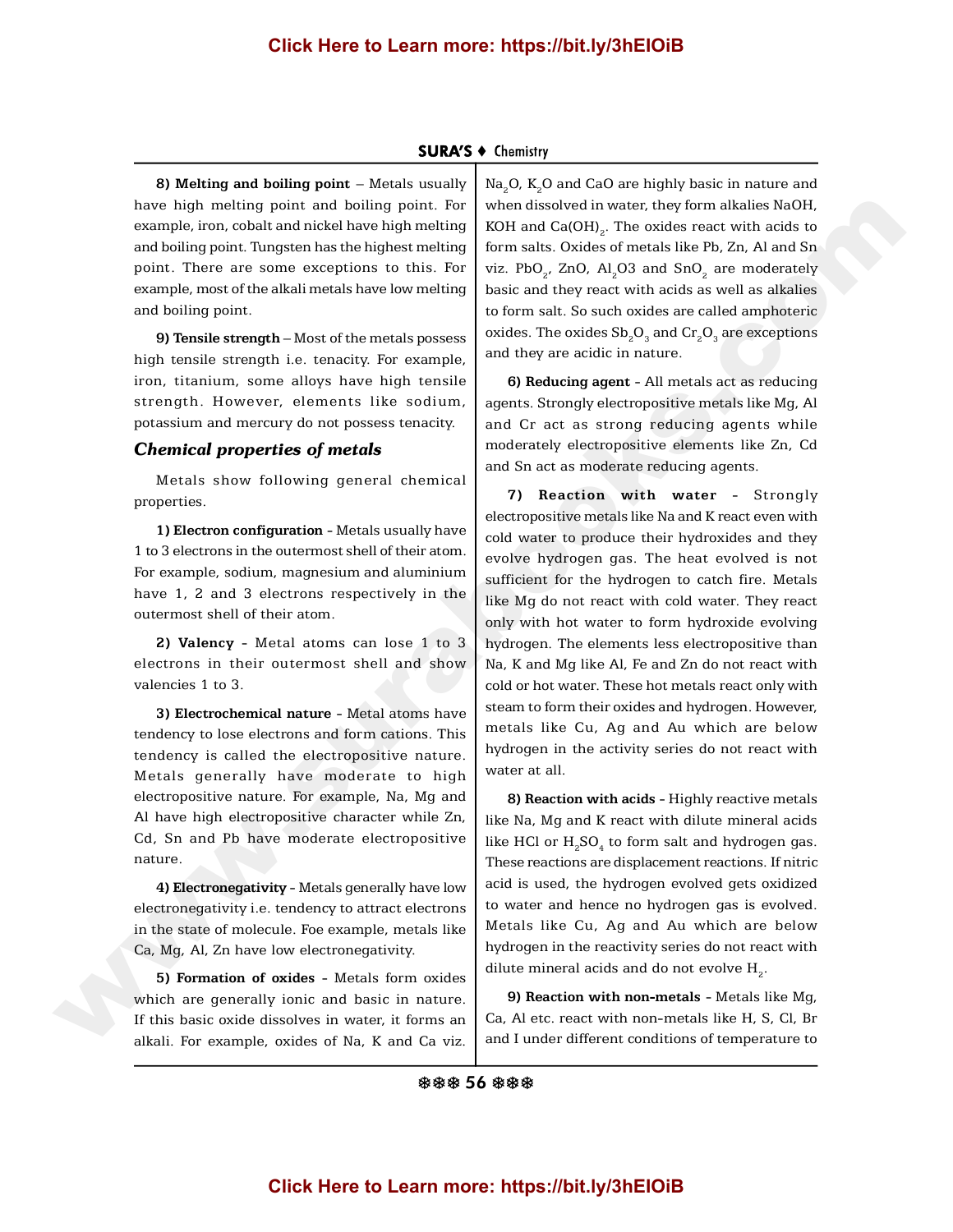# **Click Here to Learn more: https://bit.ly/3hEIOiB**

#### **SURA'S + Chemistry**

form their respective salts. However, all metals are not equally reactive so they require different conditions to react with non-metals.

## *Physical properties of non-metals*

Non-metals show properties opposite to that of metals. Non-metals show following general physical properties.

**1) Physical state -** Non-metals can exist in solid or liquid or gaseous state at room temperature. For example, carbon, sulphur, phosphorus, iodine are in solid state, bromine is in liquid state while oxygen, nitrogen, chlorine are in gaseous state at room temperature.

**2) Luster** - Non-metals do not have luster. They do not reflect light from their surface. (exception – diamond and iodine) Non-metals have dull appearance. For example, sulphur, phosphorus and carbon show this property.

**3) Malleability** - Non-metals are non-malleable. If solids, they are brittle i.e. they break or shatter on hammering. For example, coal, sulphur, phosphorus are brittle.

**4) Ductility** - Non-metals can not be drawn into thin wires. So they are not ductile.

**5) Hardness** - Non-metals are usually not hard. They are soft. For example, coal, sulphur and phosphorus are soft. Diamond is exception to this. It is the hardest substance known.

**6) Conduction** - Non-metals are usually poor conductors of heat and electricity. However, carbon in the form of gas carbon and graphite is exception to this. These forms of carbon are good conductors of electricity.

**7) Density -** Non-metals which are gases have low density. Solid non-metals have low to moderate density. They are medium light. For example, sulphur, phosphorus and boron have densities 1.82, 2.07 and 2.34 respectively. However, diamond has high density which is about 3.5.

**8) Melting and boiling point -** Non-metals usually have low melting and boiling points. For example, phosphorus, sulphur, and iodine have melting points  $44^{\rm o}$ ,  $115^{\rm o}$  and  $114^{\rm o}$ C respectively and boiling points  $280^{\rm o}$ ,  $445^{\rm o}$  and  $184^{\rm o}{\rm C}$ respectively. However, carbon, silicon and boron possess very high melting and boiling points.

**9) Tensile strength** - Non-metals have low tensile strength i.e. they have no tenacity.

## *Chemical properties of non-metals*

Non-metals show following general chemical properties

**1) Electron configuration** - Non-metals usually have 4 to 8 electrons in their outermost shell. For example, C, N, O, F and Ne have 4, 5, 6, 7 and 8 electrons in their outermost shell.

**2) Valency** - Non-metals can gain or share 1 to 4 electrons in their outermost shell and show valencies 1 to 4. Sometimes, they show valency 5 to 7. For example, P shows valency 5 in  $P_2O_{5}$ , S shows valency  $6$  in  $\mathrm{SO}_3^{}$  and Cl shows valency  $7$  in  $HClO_{_{4'}}$ 

**3) Electrochemical nature** - Non-metal atoms have tendency to gain electrons and form anions or share electrons with other non-metals to form covalent bonds. Non-metals generally have moderate to high electronegative nature. For example, Cl, O and N have high electronegative nature while Si, P, S and I have moderate electronegative nature. and equality reactive to their requires different usually have been continuous continuous companion and the proposition of the companion of the continuous companion of the companion of the companion of the companion of th

**4) Electronegativity** - Non-metals generally have high electronegativity i.e. tendency to attract electrons in the state of molecule. For example, non-metals like F, Cl, O and N have high electronegativity.

**5) Formation of oxides** - Non-metals form oxides which are generally covalent and acidic in nature. If this acidic oxide dissolves in water, it forms an oxyacid. For example, oxides of Cl, P and

#### ※※※ 57 ※※※